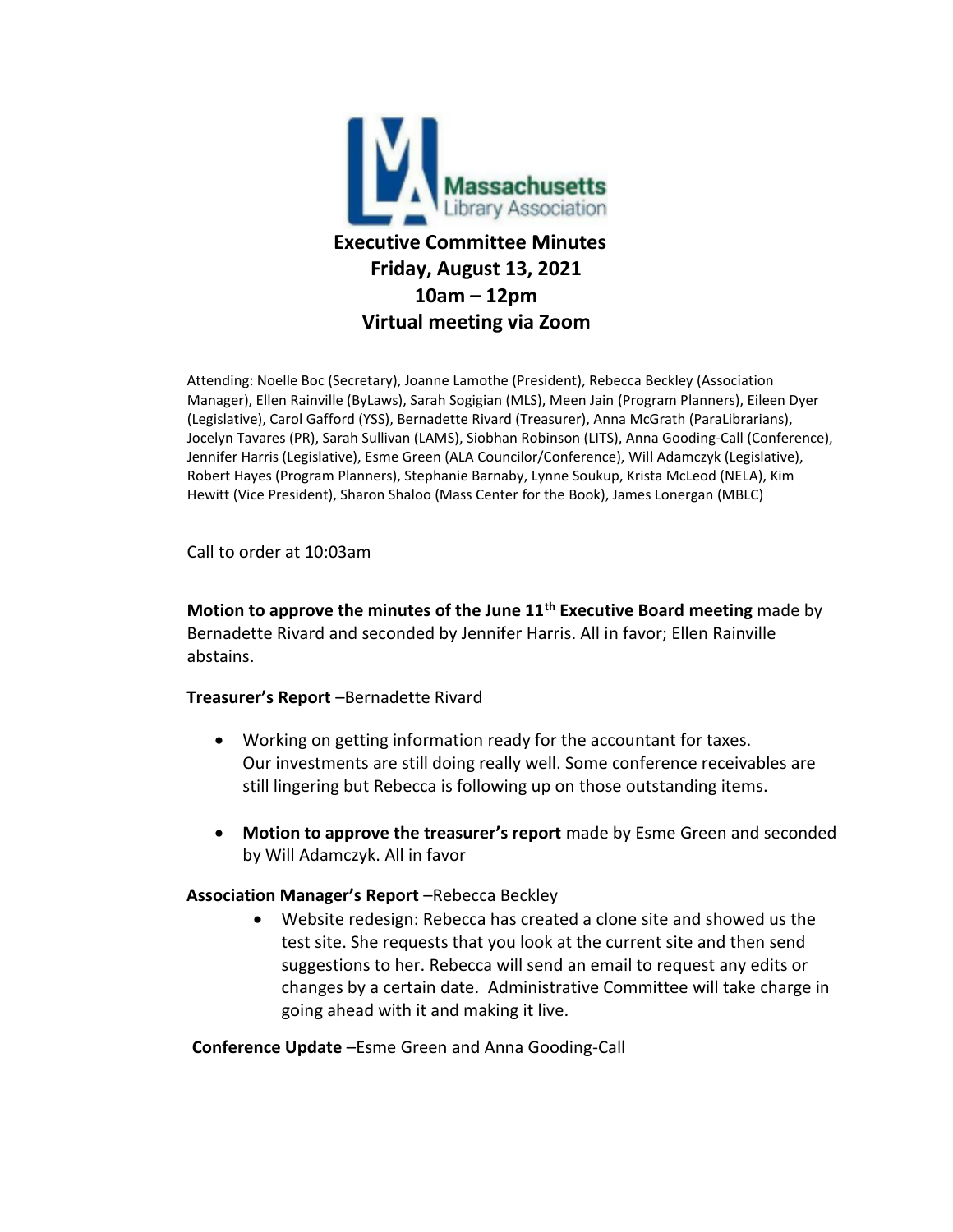• Conference is up to a good start. Graphics from the year that got cancelled will be repurposed. September meeting might be on site in Hyannis.

### **Updates**

## **MBLC** –James Lonergan

• FY2023 legislative agenda is ready to start being discussed. September 2 at 10am there will be a remote meeting.

### **MLS** –Sarah Sogigian

• Staff has realigned themselves around the action plan in the strategic plan. Staff will keep capacity levels down due to COVID resurgence in the offices. Meeting rooms will still be closed for the time being.

### **NELA** –Krista McLeod

- Hybrid conference this year--4 virtual days and 1 in person day. Virtual days are themed. In person event at Holy Cross; luncheon and awards will be happening.
- NELA selected 2 people for the Emerson Greenaway award: Jen Alvino from Maine and Ed Garcia from Rhode Island, who is one of the people behind EveryLibrary.
- Rolling Ridge in North Andover has been booked for NELLS 2022 for next August--planning to do both NELLS and NELLS 2 for leaders with more experience. August 15-19th, 2022 are the dates—mark your calendars!

# **MSLA** –

• Debbie Froggart is the new representative to Legislative Committee and to the Executive Board

#### **Legislative**

• EveryLibrary is helping with our advocacy efforts. We're hoping to bring that to the wider MLA membership with a goal setting session.

# **Other notes:**

- Welcome to Meena Jain and Robert Hayes from the Program Planners Section
- Make sure to get your meetings on the MLA meeting calendar and refer to the transition meeting materials or reach out to Rebecca with any questions.